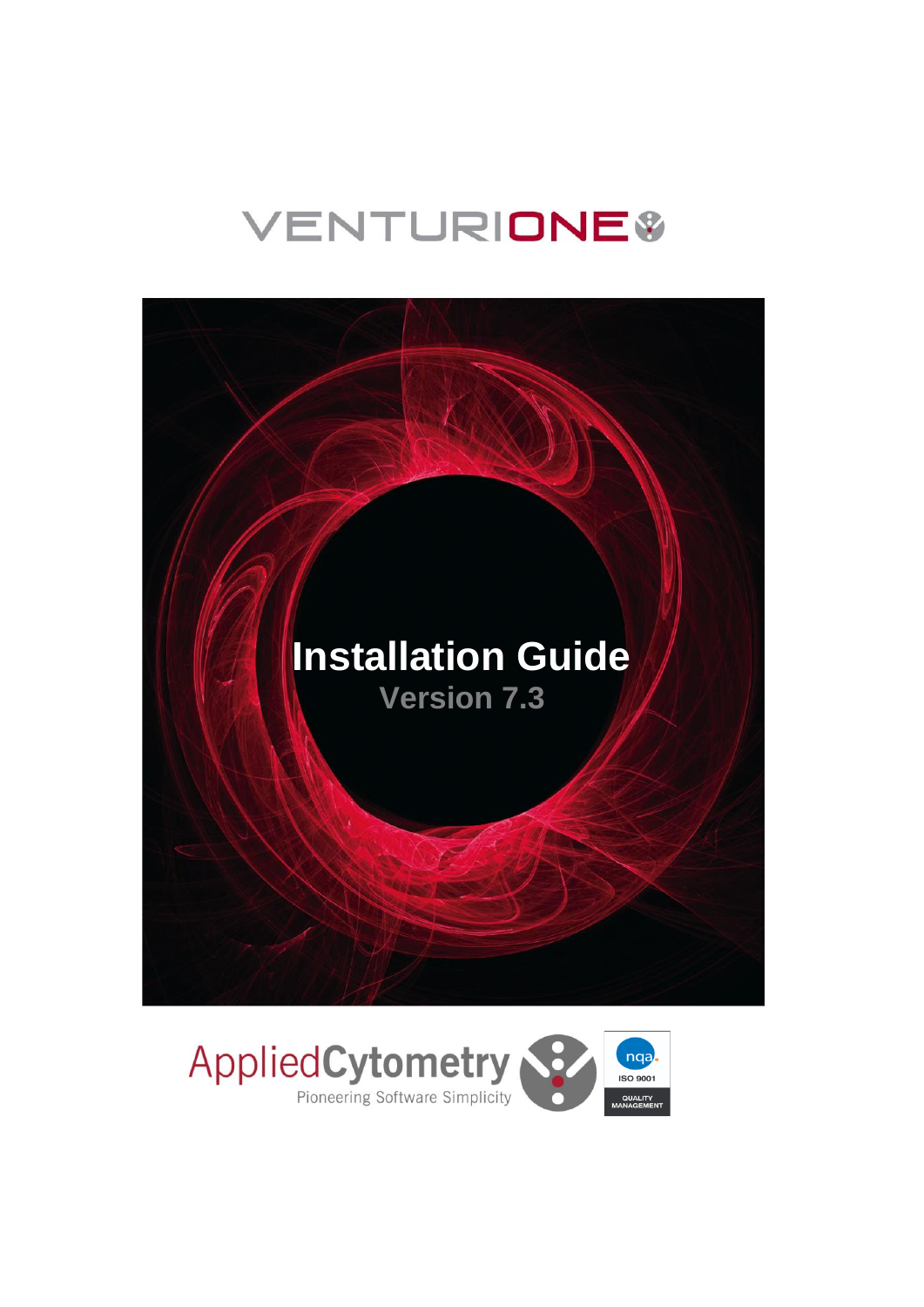## **VenturiOne Installation Guide**

## **Contents**

| $\sim$         |  |
|----------------|--|
| 2              |  |
| 3              |  |
| $\overline{4}$ |  |
|                |  |
|                |  |
|                |  |
| 5              |  |
|                |  |
|                |  |
|                |  |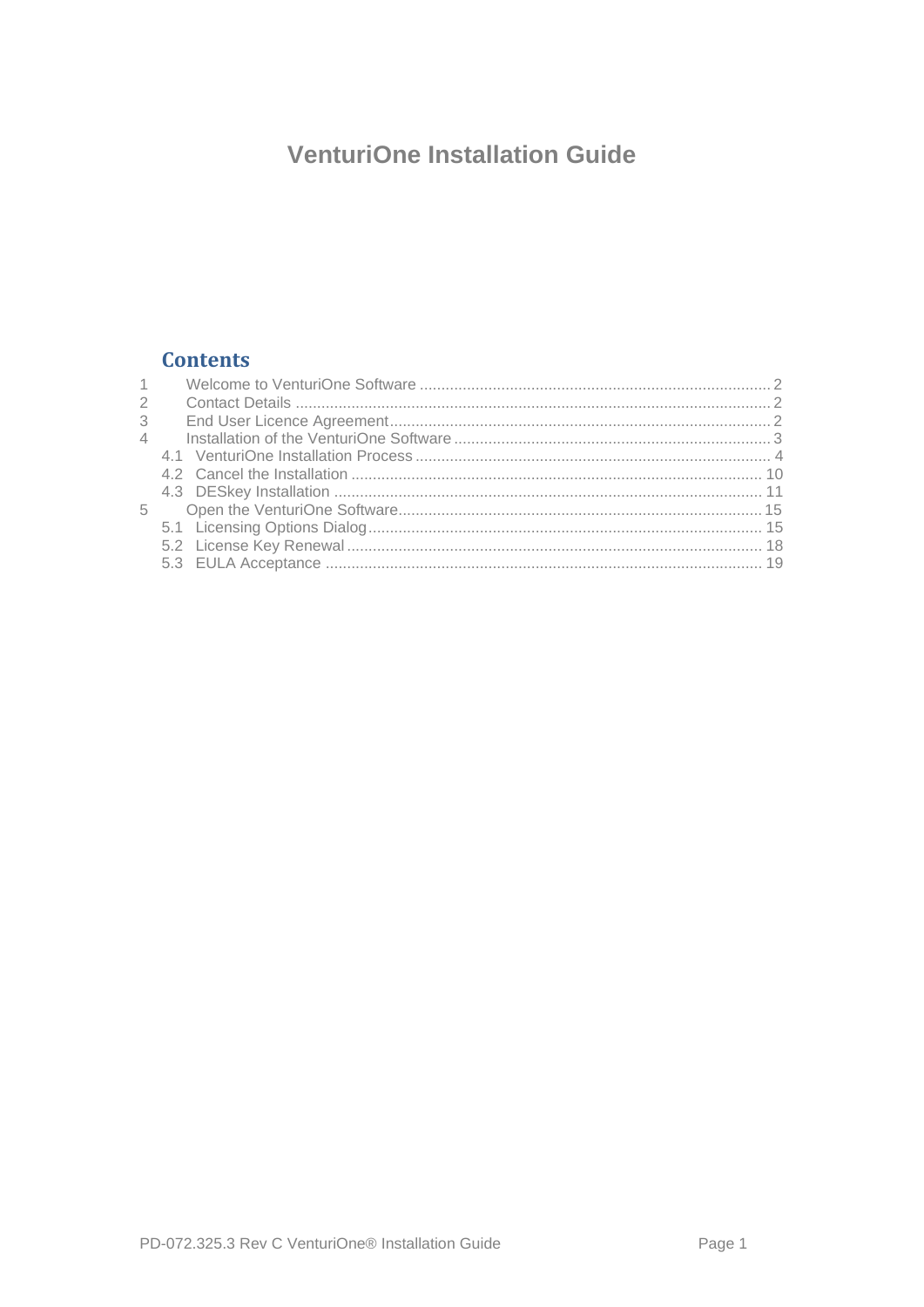#### <span id="page-2-0"></span>**1 Welcome to VenturiOne Software**

VenturiOne Software is a powerful and intuitive flow cytometry analysis package. This guide describes the process to successfully install the VenturiOne software onto your computer.

#### **Supported Platforms**

Windows 7 (32 bit). Windows 10 (64 bit).

#### **FCS File Format**

VenturiOne supports all the common FCS files and the following file formats:

- FCS 1.0
- FCS 2.0
- FCS 3.0
- $\bullet$  FCS 3.1

#### <span id="page-2-1"></span>**2 Contact Details**

To speak to one of our team email [customersupport@appliedcytometry.com](mailto:customersupport@appliedcytometry.com) or telephone: +44 (0)1909 547210

Or contact us by post at the following address: Applied Cytometry Matrix Business Centre Nobel Way **Dinnington S25 3QB UK** 

Visit us online at: [www.appliedcytometry.com](http://www.appliedcytometry.com/)

### <span id="page-2-2"></span>**3 End User Licence Agreement**

Please see the EULA VenturiOne CD 000-906.1.pdf document on the VenturiOne Media Kit for the full End User Licence Agreement.

VenturiOne is a registered trademark of Applied Cytometry.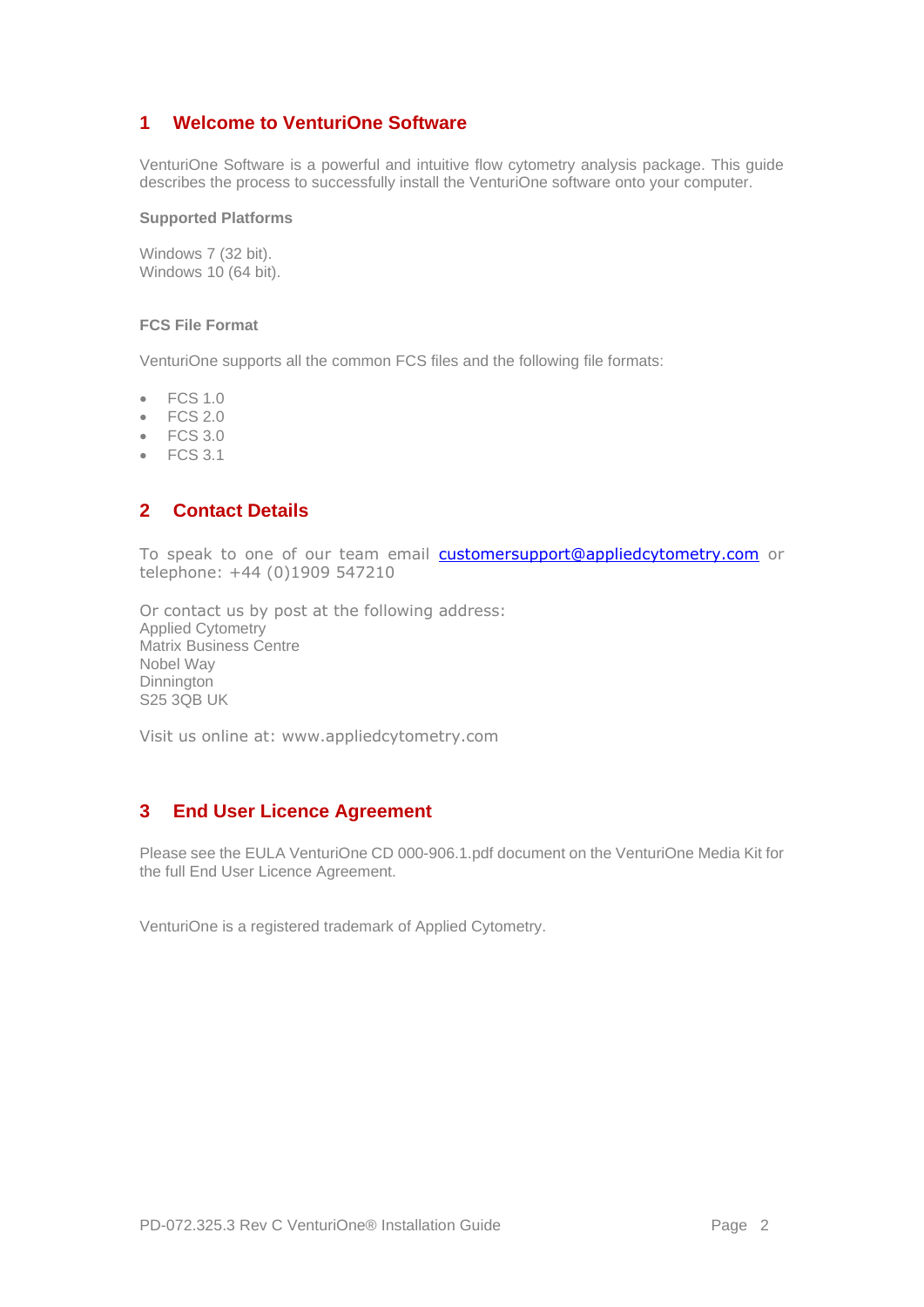## <span id="page-3-0"></span>**4 Installation of the VenturiOne Software**

This manual provides a guide for the successful installation of either the 32 bit or 64 bit version of the VenturiOne software onto your PC.

The version number of the drivers displayed may differ from those in the example images below, the supplied media image will contain the latest tested version.

To install the software, insert the VenturiOne Media USB drive into a free USB port. Select the USB drive in **My Computer** and double click **VOnelauncher.exe** to run.

You need administration rights on your computer in order to install the VenturiOne software. If you do not have administrator level access you will be prompted to enter an administrator username and password.

You can only have one version of VenturiOne installed on your computer. If you have previously installed VenturiOne you will have to un-install it first before the installation of a new version.

If you install the software on a computer that has **User Account Control** turned on, a standard Windows **User Account Control** dialog asks you to authorize the VenturiOne Installation is displayed:



Click the **Yes** button to continue with the installation.

The **Install VenturiOne** dialog is displayed as illustrated below: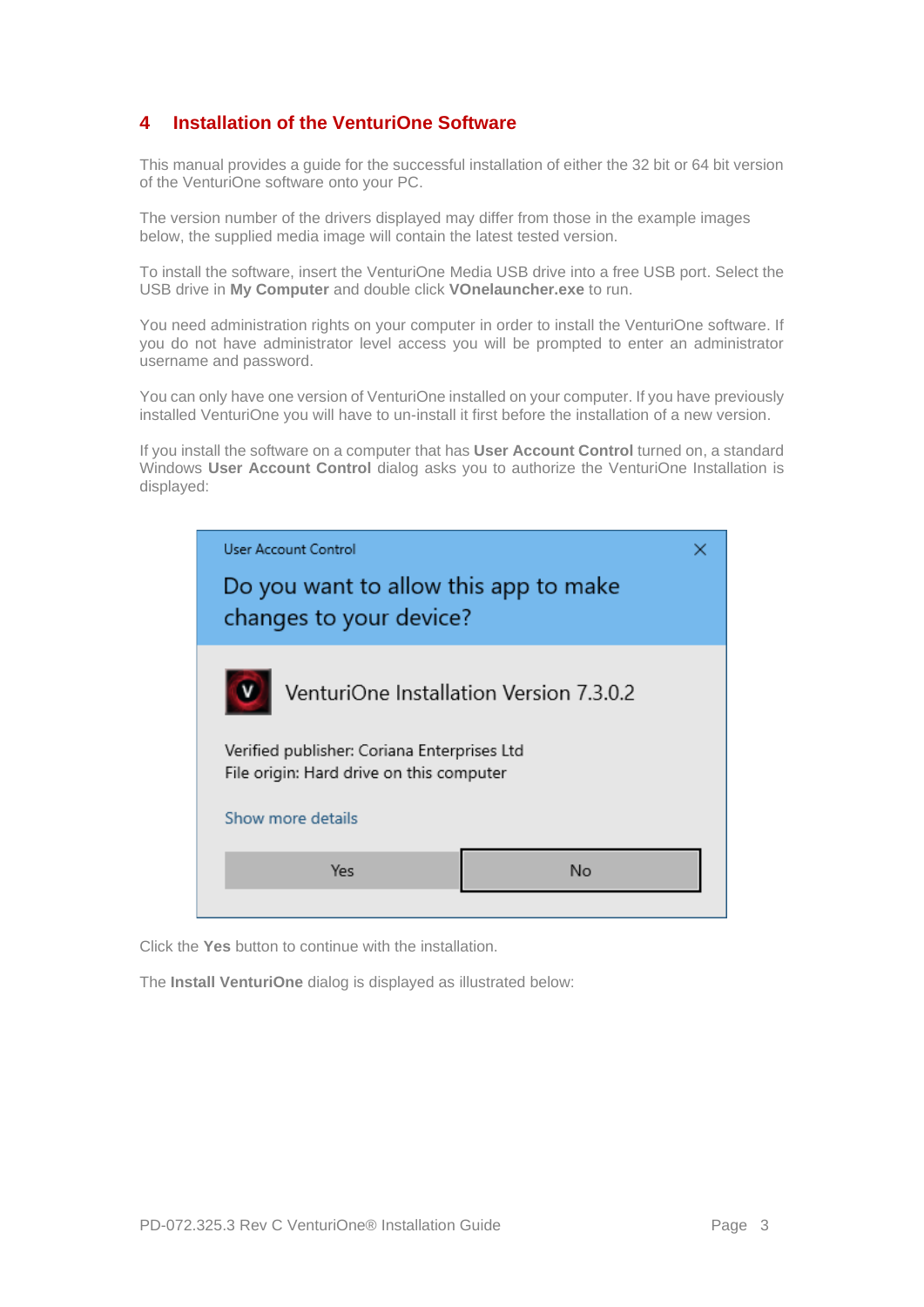

#### <span id="page-4-0"></span>**4.1 VenturiOne Installation Process**

To install the 32-bit version of the software, click the **Install VenturiOne (32 bit)** button on the **Install VenturiOne** dialog.

To install the 64-bit version of the software, click the **Install VenturiOne (64 bit)** button on the **Install VenturiOne** dialog.

Microsoft Visual C++ 2013 redistributables are a required component for the running of VenturiOne. and, if it is not already on your computer you will be prompted with the following message box

| VenturiOne Setup                                            |  |
|-------------------------------------------------------------|--|
| The following components will be installed on your machine: |  |
| Visual C++ 2013 Runtime Libraries (x64)                     |  |
| Do you wish to install these components?                    |  |
| If you choose Cancel, setup will ext.                       |  |
| Instal<br><b>SILVER</b>                                     |  |
|                                                             |  |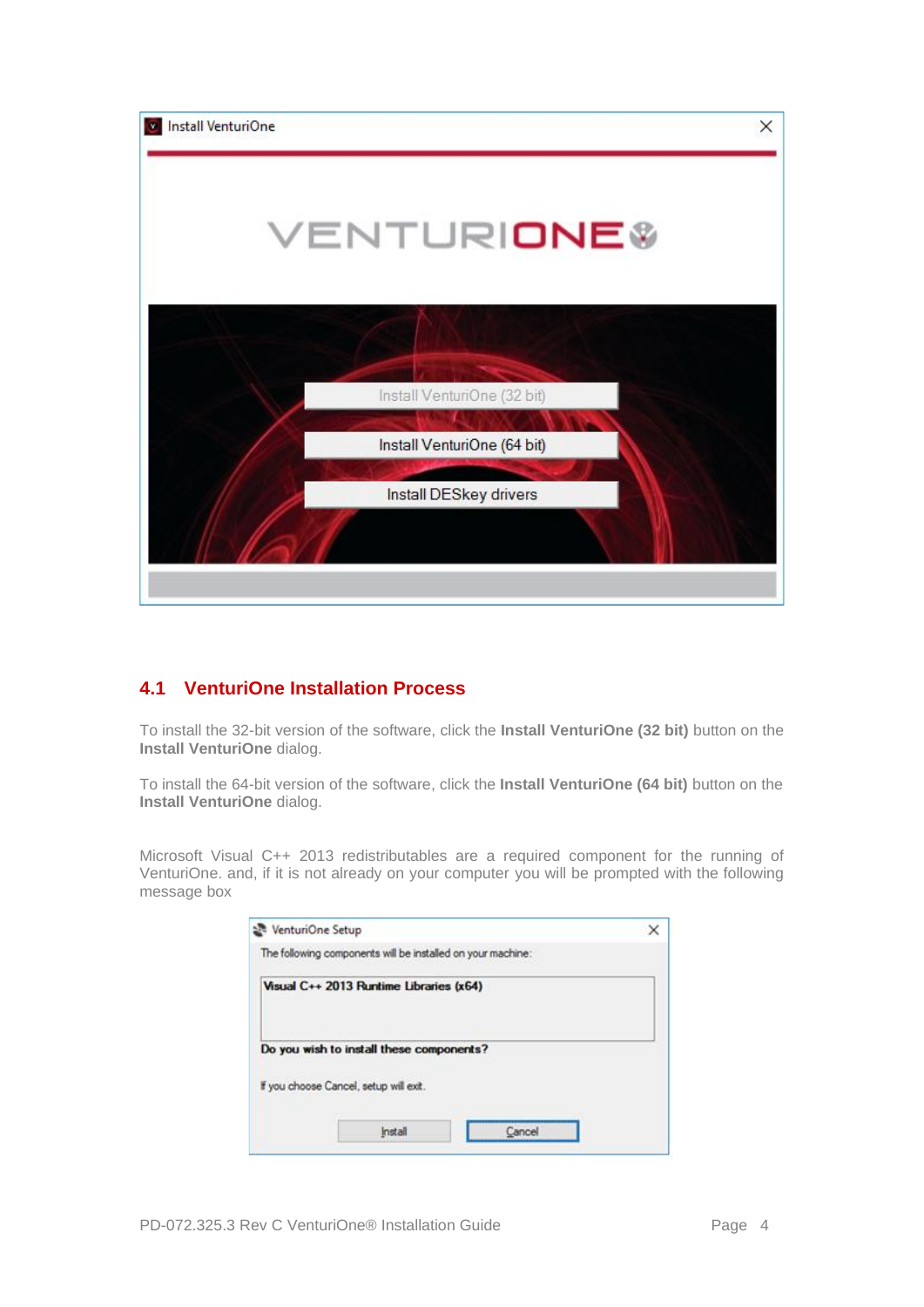Select the Install button to install the components, once complete the following message box is displayed. Close the message to continue with installation.



Similarly, MSXML6 is a required component for the running of VenturiOne and, if it is not already on your computer, you will be asked to install it; the dialog below will be displayed:

| The following components will be installed on your machine: |  |  |  |  |
|-------------------------------------------------------------|--|--|--|--|
| MSXML6 x64 6.00.3883.8                                      |  |  |  |  |
|                                                             |  |  |  |  |
| Do you wish to install these components?                    |  |  |  |  |
| If you choose Cancel, setup will exit.                      |  |  |  |  |
| Cancel<br>Install                                           |  |  |  |  |

Click the **Install** button. The files required for MSXML6 are installed. Then the installation process for VenturiOne commences.

After a few seconds the **VenturiOne Setup Wizard**, which guides you through the installation process, is launched. The first page of the wizard is illustrated below: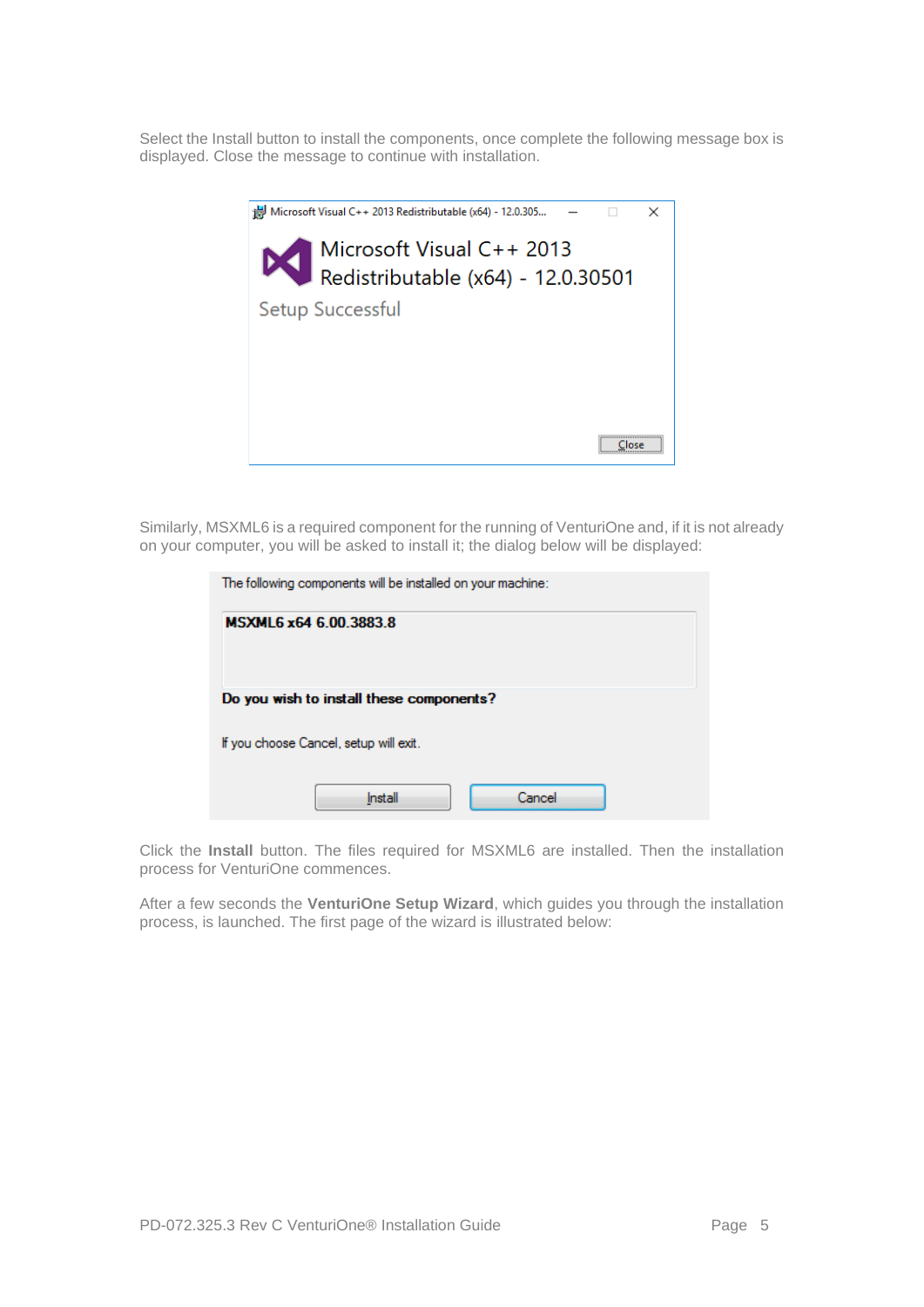| VenturiOne (7.3.0.2-64)                                                                                                                                                                                                                                                                               |        | × |
|-------------------------------------------------------------------------------------------------------------------------------------------------------------------------------------------------------------------------------------------------------------------------------------------------------|--------|---|
| Welcome to the VenturiOne (7.3.0.2-64) Setup<br>Wizard                                                                                                                                                                                                                                                |        |   |
| The installer will guide you through the steps required to install VenturiOne (7.3.0.2-64) on your<br>computer.                                                                                                                                                                                       |        |   |
| WARNING: This computer program is protected by copyright law and international treaties.<br>Unauthorized duplication or distribution of this program, or any portion of it, may result in severe civil<br>or criminal penalties, and will be prosecuted to the maximum extent possible under the law. |        |   |
| Cancel<br>< Back                                                                                                                                                                                                                                                                                      | Next > |   |

If you would like to exit the installation process click the **Cancel** button on any screen of the **Setup Wizard** (refer to section [4.3.3\)](#page-14-0).

Click the **Next** button to proceed with the installation.

The **Select Installation Folder** screen of the **Setup Wizard** is displayed: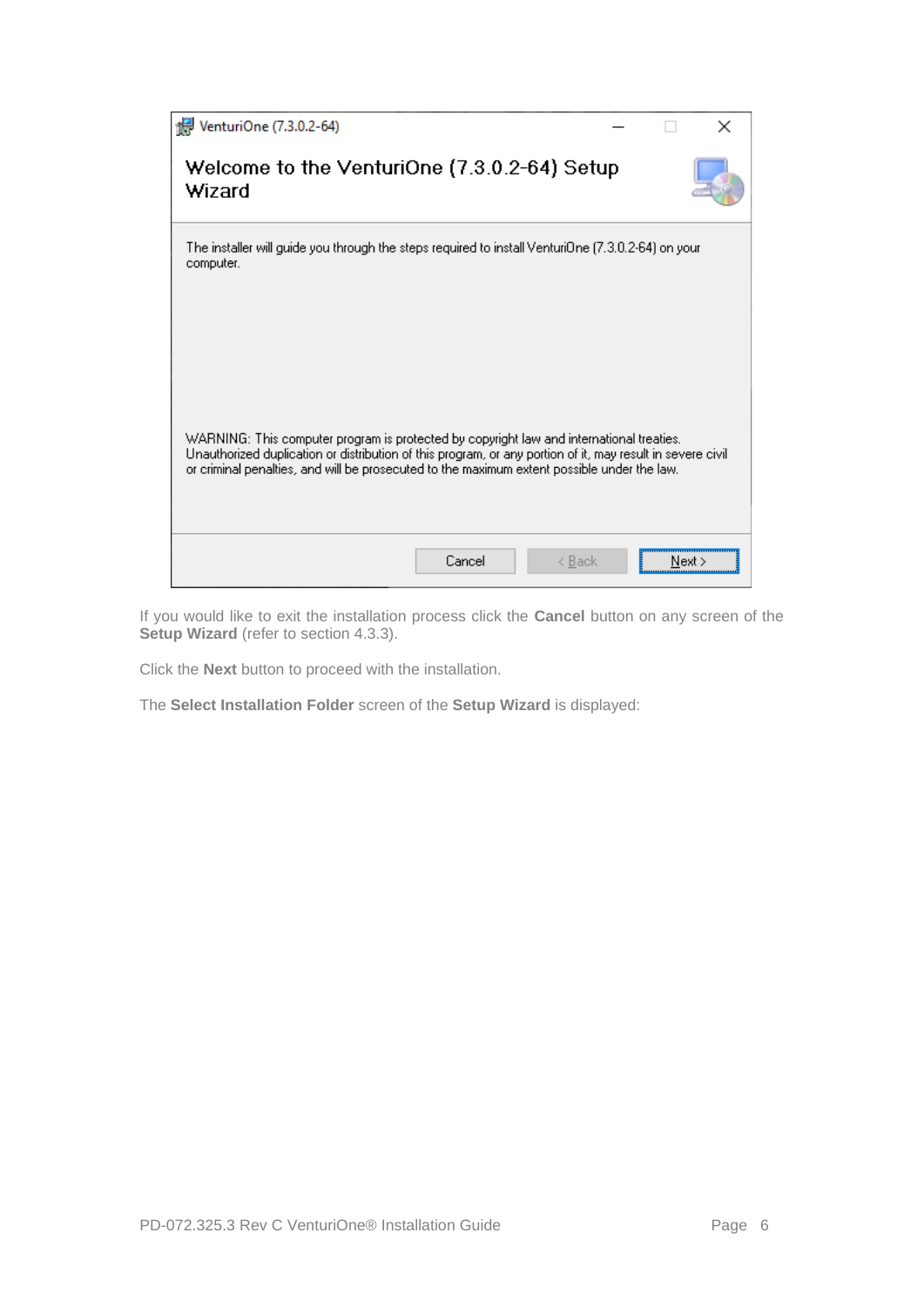| VenturiOne (7.3.0.2-64)                                                                                      |           | $\times$ |
|--------------------------------------------------------------------------------------------------------------|-----------|----------|
| <b>Select Installation Folder</b>                                                                            |           |          |
| The installer will install VenturiOne (7.3.0.2-64) to the following folder.                                  |           |          |
| To install in this folder, click "Next". To install to a different folder, enter it below or click "Browse". |           |          |
| Folder:<br>C:\Program Files\Applied Cytometry\Venturi0ne\                                                    | Browse    |          |
|                                                                                                              | Disk Cost |          |
|                                                                                                              |           |          |
|                                                                                                              |           |          |
|                                                                                                              |           |          |
|                                                                                                              |           |          |
| Cancel<br>< <u>B</u> ack                                                                                     | Next >    |          |

The default installation folder is C:\Program Files\Applied Cytometry Systems\VenturiOne.

To install into a different folder, click the **Browse** button to display the **Browse for Folder**  dialog, as illustrated below:

| Browse for Folder |                                                | ×            |
|-------------------|------------------------------------------------|--------------|
| Browse:           | rriventuri0ne                                  | $\checkmark$ |
|                   |                                                |              |
| Folder:           | C:\Program Files\Applied Cytometry\Venturi0ne\ |              |
|                   | ΠK<br>                                         | Cancel       |

Select the desired folder and click **OK** to return to the **Select Installation Folder** screen.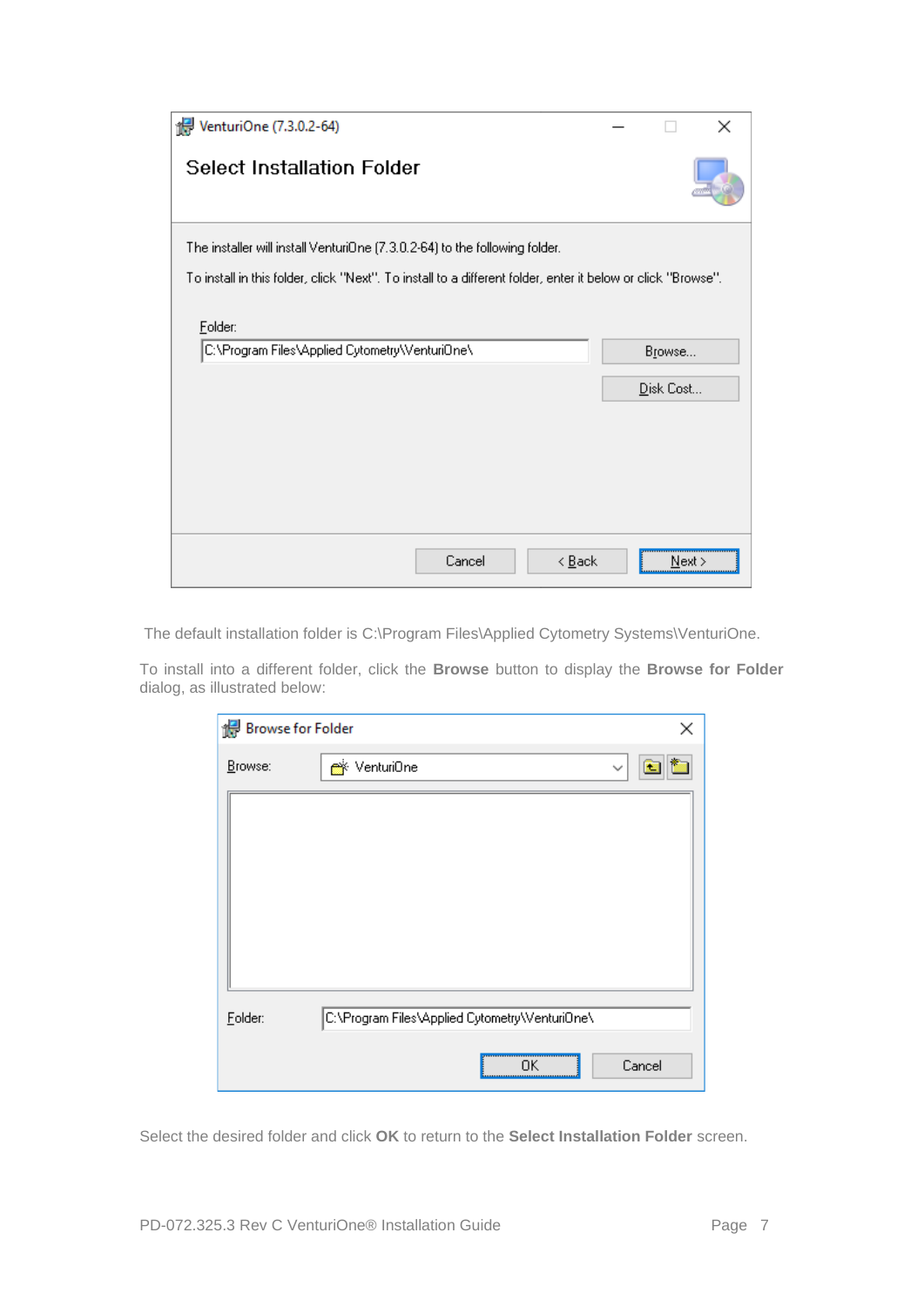Click the **Disk Cost** button to display a dialog which lists the available drives onto which you can install the VenturiOne software. The available and required disk space is also detailed, as illustrated below:

| x<br>VenturiOne (6.1.0.1219-64) Disk Space                                                                                                      |           |           |         |  |  |  |  |
|-------------------------------------------------------------------------------------------------------------------------------------------------|-----------|-----------|---------|--|--|--|--|
| The list below includes the drives you can install VenturiOne (6.1.0.1219-64) to, along with each<br>drive's available and required disk space. |           |           |         |  |  |  |  |
|                                                                                                                                                 |           |           |         |  |  |  |  |
| Volume                                                                                                                                          | Disk Size | Available | Require |  |  |  |  |
|                                                                                                                                                 | 451GB     | 257GB     | 89M     |  |  |  |  |
| ⊒D∶                                                                                                                                             | 465GB     | 240GB     | ΟK      |  |  |  |  |
| ær                                                                                                                                              | 0KB       | 0KB       | ΟK      |  |  |  |  |
| æG:                                                                                                                                             | 0KB       | OKB.      | ΟK      |  |  |  |  |
| @H:                                                                                                                                             | 989MB     | 428MB     | ΟK      |  |  |  |  |
|                                                                                                                                                 | Ш         |           |         |  |  |  |  |
| OΚ                                                                                                                                              |           |           |         |  |  |  |  |
|                                                                                                                                                 |           |           |         |  |  |  |  |

Select the desired drive and click **OK** to return to the **Select Installation Folder** screen.

Click the **Next** button to advance to the next page of the **Setup Wizard**, as illustrated below:

| VenturiOne (7.3.0.2-64)                                                     |        |                            |      | × |
|-----------------------------------------------------------------------------|--------|----------------------------|------|---|
| <b>Confirm Installation</b>                                                 |        |                            |      |   |
| The installer is ready to install VenturiOne (7.3.0.2-64) on your computer. |        |                            |      |   |
| Click "Next" to start the installation.                                     |        |                            |      |   |
|                                                                             |        |                            |      |   |
|                                                                             |        |                            |      |   |
|                                                                             |        |                            |      |   |
|                                                                             |        |                            |      |   |
|                                                                             |        |                            |      |   |
|                                                                             |        |                            |      |   |
|                                                                             |        |                            |      |   |
|                                                                             | Cancel | $\leq$ $\underline{B}$ ack | Next |   |

Click the **Next** button to initiate the installation process. The following dialog is displayed to indicate the installation is in progress: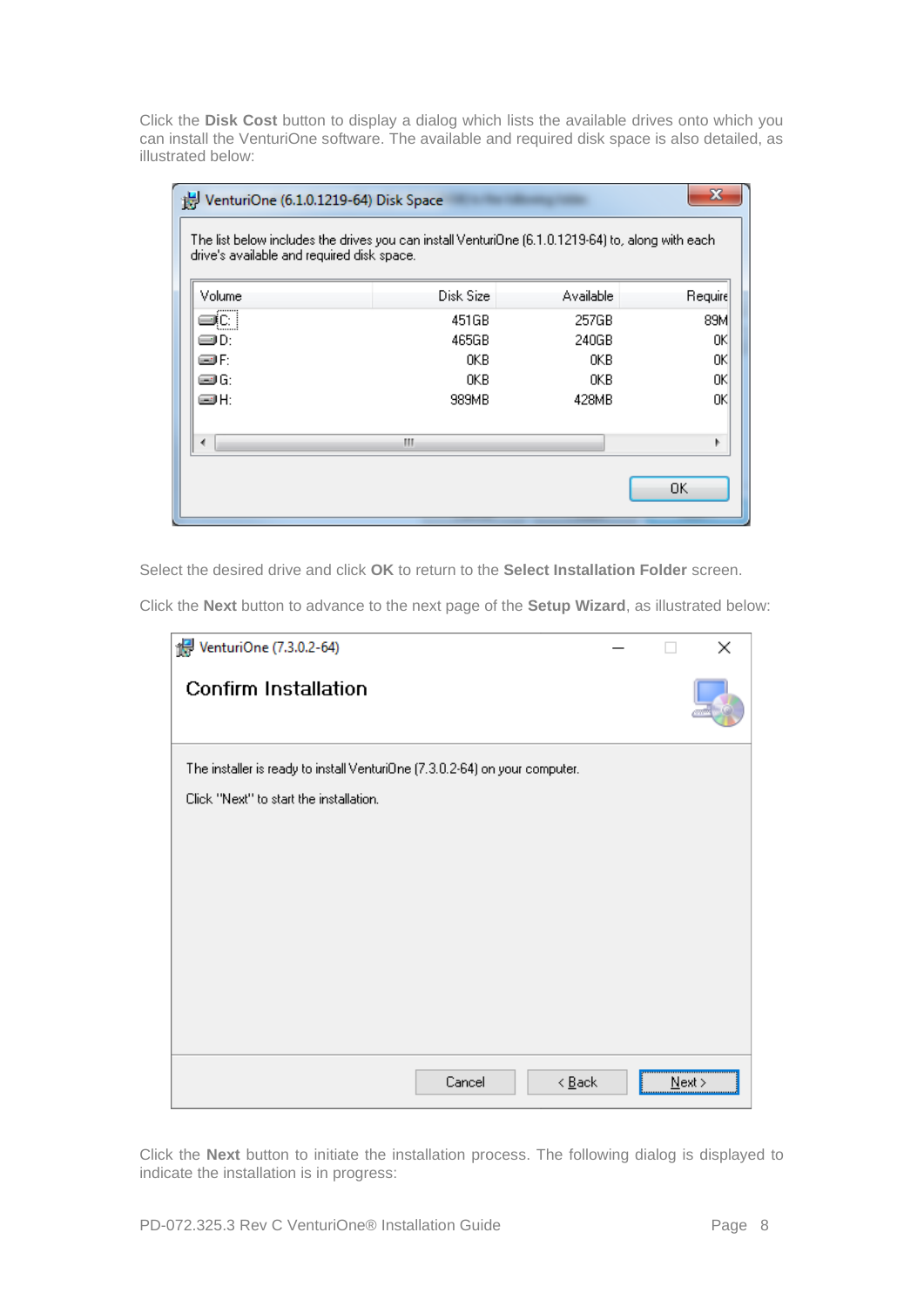| VenturiOne (7.3.0.2-64)                     |                            | ×         |
|---------------------------------------------|----------------------------|-----------|
| Installing VenturiOne (7.3.0.2-64)          |                            |           |
| VenturiOne (7.3.0.2-64) is being installed. |                            |           |
| Please wait                                 |                            |           |
| Cancel                                      | $\leq$ $\underline{B}$ ack | $N$ ext > |

When the VenturiOne software is successfully installed the **Installation Complete** screen is displayed:



Click the **Close** button to finish the installation process.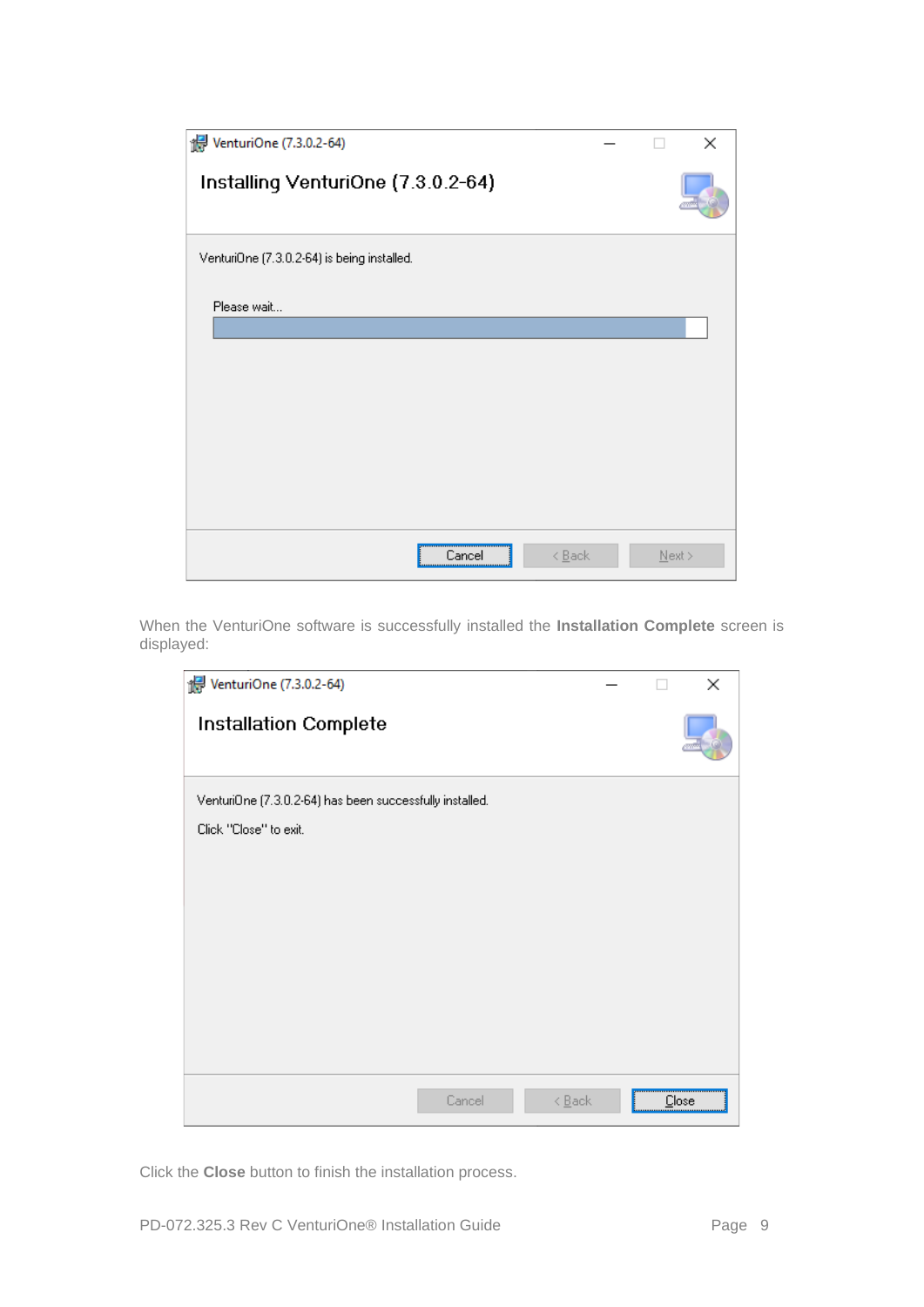## <span id="page-10-0"></span>**4.2 Cancel the Installation**

If you wish to exit the installation process, click the **Cancel** button displayed on any of the Setup Wizard screens.

A dialog is displayed to warn you that the installation is incomplete, as illustrated below:

| VenturiOne (7.3.0.2-64)                                              |     |    |
|----------------------------------------------------------------------|-----|----|
| The installation is not yet complete. Are you sure you want to exit? |     |    |
|                                                                      |     |    |
|                                                                      | Yes | No |
|                                                                      |     |    |

Click the **No** button to return to the installation process.

Click the **Yes** button to exit the installation process, a warning dialog is displayed as illustrated below:

| VenturiOne (7.3.0.2-64)                                                                                                                |  | $\times$ |
|----------------------------------------------------------------------------------------------------------------------------------------|--|----------|
| Installation Interrupted                                                                                                               |  |          |
| The installation was interrupted before VenturiOne (7.3.0.2-64) could be installed. You need to<br>restart the installer to try again. |  |          |
|                                                                                                                                        |  |          |
|                                                                                                                                        |  |          |
|                                                                                                                                        |  |          |
|                                                                                                                                        |  |          |
| Cancel<br>$\leq$ Back                                                                                                                  |  | Close    |

Click the **Close** button and exit the installation.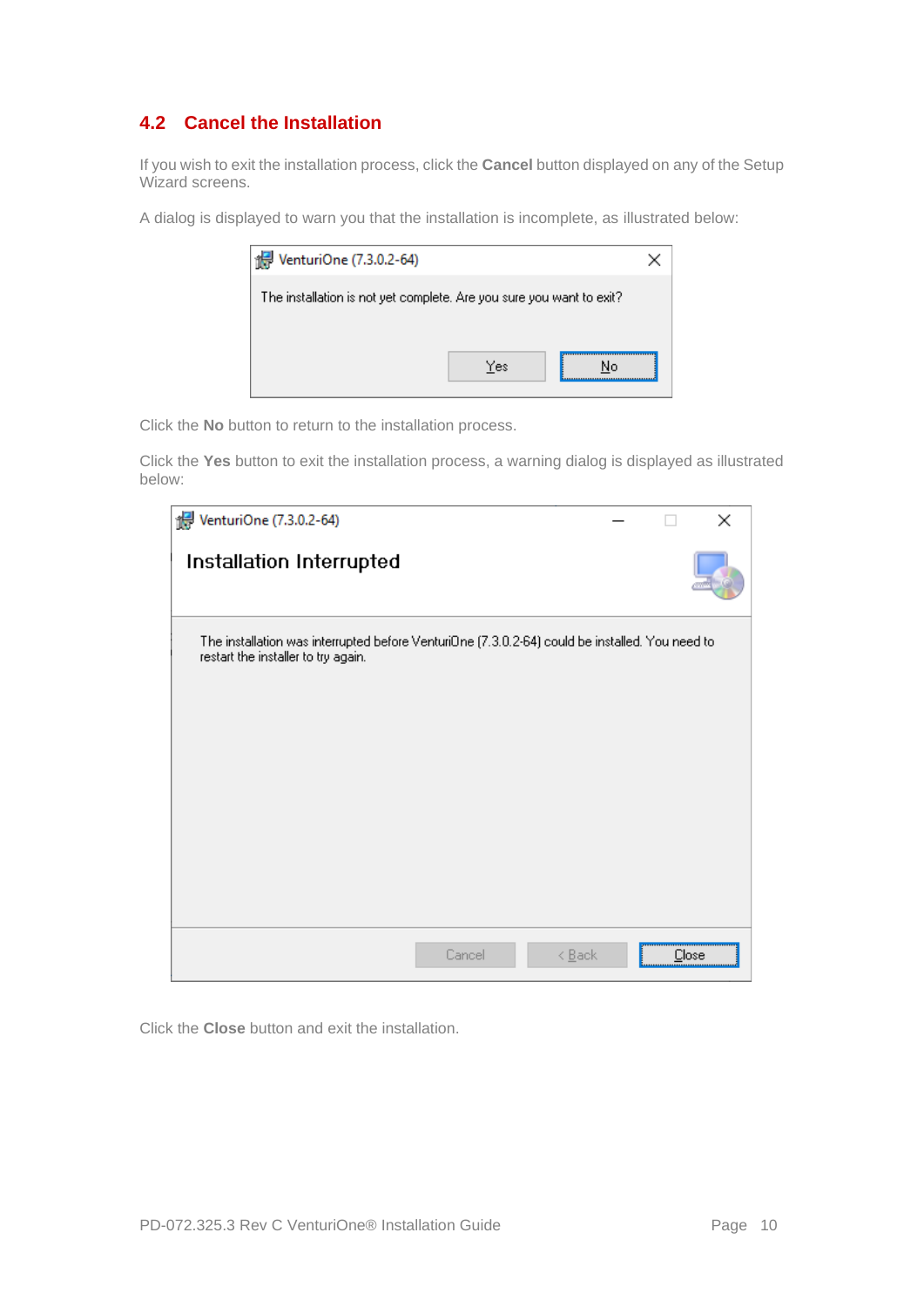## <span id="page-11-0"></span>**4.3 DESkey Installation**

If the package you have purchased includes a DESkey USB device, you need to install the appropriate drivers before the device can be used.

If you are installing a DESKEY network system, please follow the instructions in the VenturiOne Network Server Manual.

#### **4.3.1 DESkey Driver Installation**

To install the DESkey drivers, click the **Install DESkey drivers** button displayed on the **Install VenturiOne** dialog, as illustrated below:



The first screen of the **DK2 DESkey Drivers Wizard** is displayed, as illustrated below: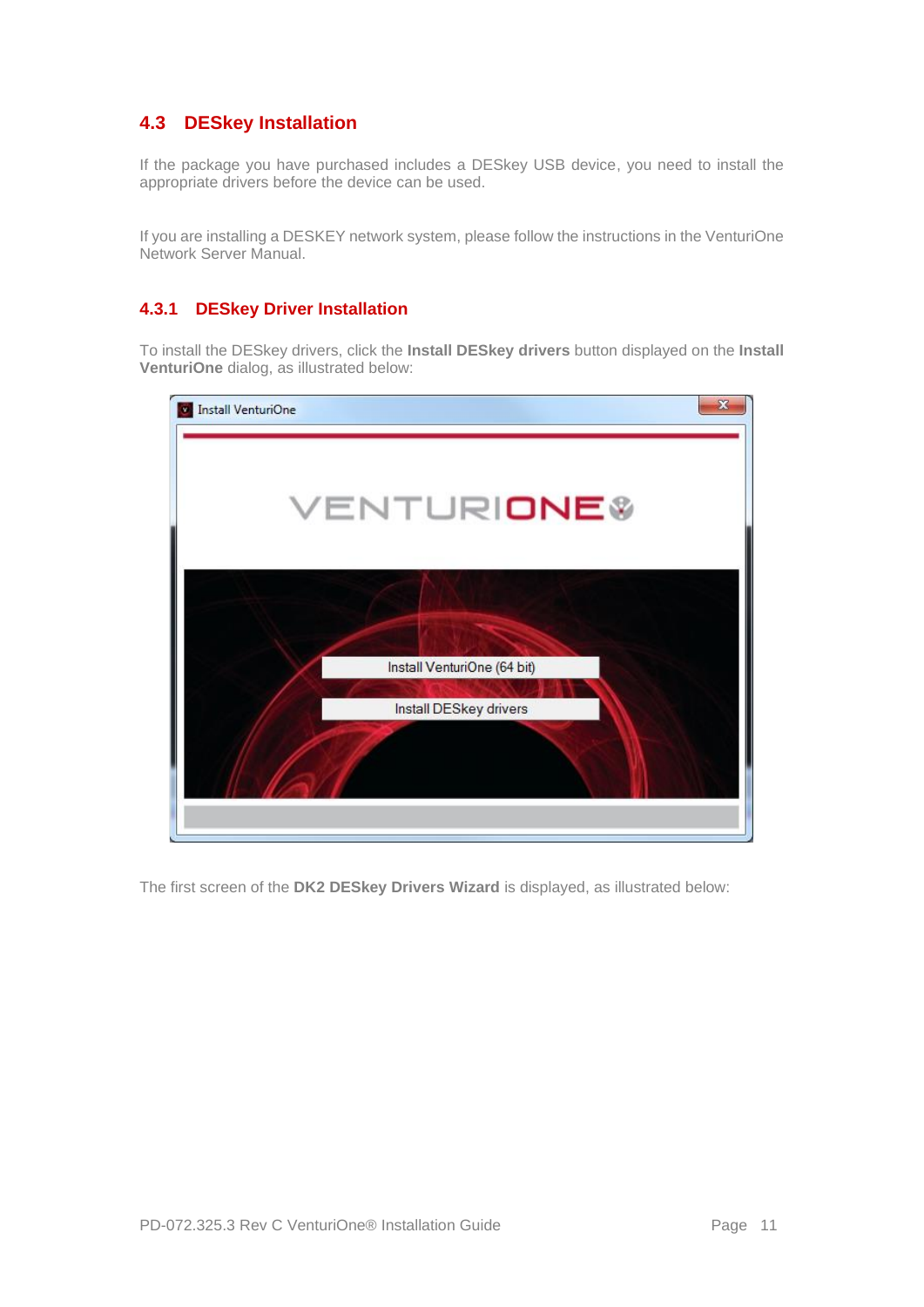| DK2 DESkey Drivers (AMD64/EM64T) - 7.43.0.69 |                                                                                                                                                                                                                | × |
|----------------------------------------------|----------------------------------------------------------------------------------------------------------------------------------------------------------------------------------------------------------------|---|
| 스.                                           | Welcome to the InstallShield Wizard for DK2<br><b>DESkey Drivers (AMD64/EM64T)</b><br>The InstallShield® Wizard will install DK2 DESkey Drivers<br>(AMD64/EM64T) on your computer. To continue, click<br>Next. |   |
|                                              | $\sqrt{\frac{N}{N}}$<br>Cancel<br>< Back                                                                                                                                                                       |   |

Click the **Cancel** button at any stage of the wizard to cancel the installation process (refer to section [4.3.3\)](#page-14-0).

Click the **Next** button to display the following dialog:

| DK2 DESkey Drivers (AMD64/EM64T) - 7.43.0.69                    |                                         | ×      |
|-----------------------------------------------------------------|-----------------------------------------|--------|
| Setup Type<br>Choose the setup type that best suits your needs. |                                         |        |
| Where can your DK2 be found?                                    |                                         |        |
| C This machine.                                                 |                                         |        |
| C Using a DK2 Network Server.                                   |                                         |        |
|                                                                 |                                         |        |
|                                                                 |                                         |        |
|                                                                 |                                         |        |
|                                                                 |                                         |        |
| InstallShield                                                   |                                         |        |
|                                                                 | $N$ ext ><br>$\leq$ $\underline{B}$ ack | Cancel |

Select **This machine** radio button.

Click the **Next** button to initiate the installation process. The following dialog is displayed to indicate the installation is in progress: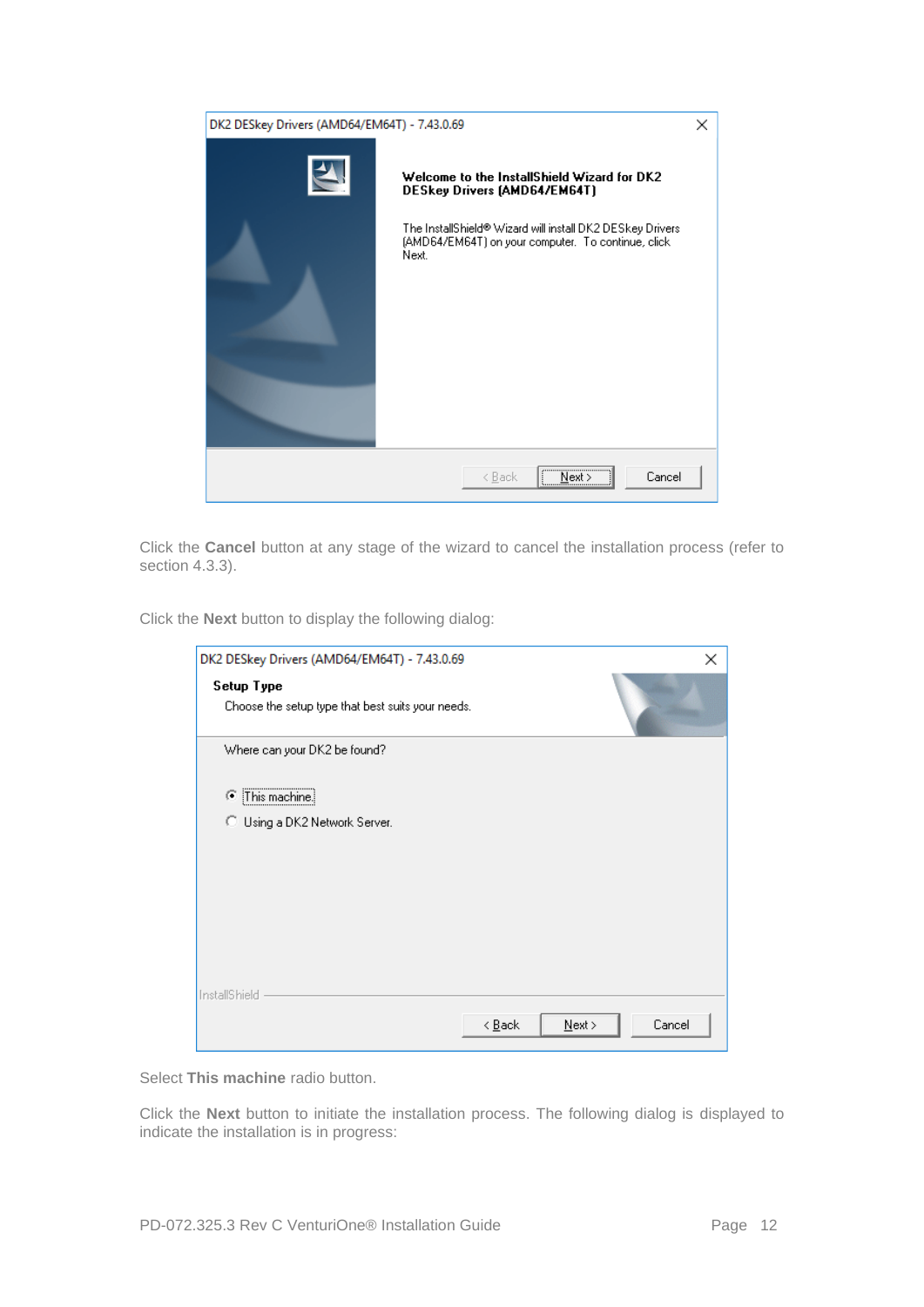

If you operate a Windows Vista or Windows 7 system the following **Windows Security** dialog is displayed:

| → Windows Security                                                                                                                            |         |               |
|-----------------------------------------------------------------------------------------------------------------------------------------------|---------|---------------|
| Would you like to install this device software?<br>Name: Data Encryption Systems Limited DESkey<br>◆ D Publisher: Data Encryption Systems Ltd |         |               |
| Always trust software from "Data Encryption"<br>Systems Ltd".                                                                                 | Install | Don't Install |
| You should only install driver software from publishers you trust. How can I decide which<br>device software is safe to install?              |         |               |

Select **Install** to proceed with the installation or **Don't Install** to cancel. When the installation is complete the following dialog is displayed:

| DK2 DESkey Drivers (AMD64/EM64T) - 7.43.0.69 |                                                                                                 |  |
|----------------------------------------------|-------------------------------------------------------------------------------------------------|--|
| $\blacktriangle$                             | <b>Setup Complete</b><br>Setup has finished installing the DK2 DESkey Drivers<br>(AMD64/EM64T). |  |
|                                              | $(T \text{ Finish})$<br>< <u>B</u> ack<br>Cancel                                                |  |

The DESkey Driver is now installed. You may have to restart Windows on your computer before you can start using the VenturiOne software.

Click the **Finish** button to complete the installation process.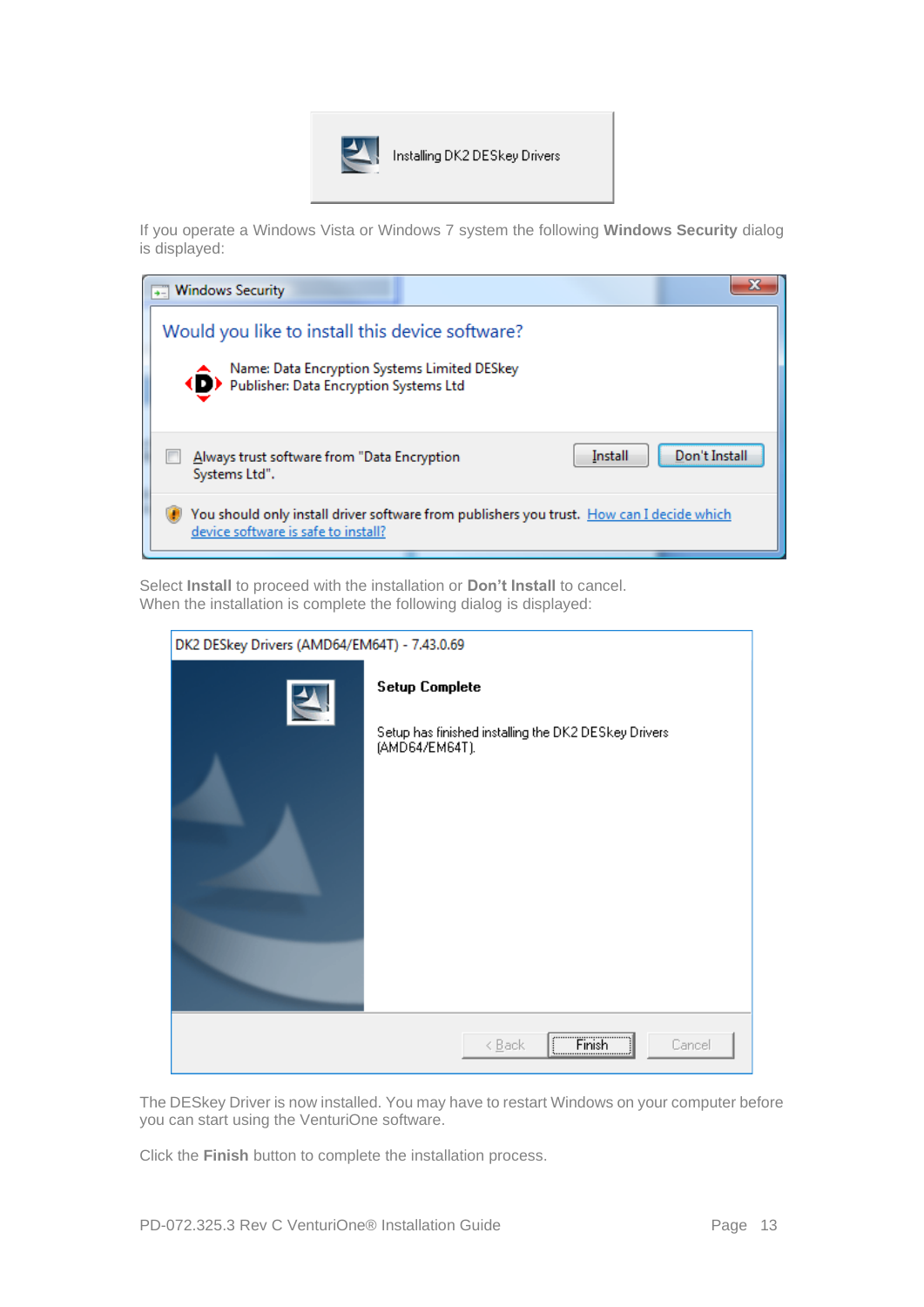#### **4.3.2 Insert the DESkey Device**

Insert the DESkey USB device once the installation, and any required reboot, has occurred.

If you use Windows 7 or later, after you insert the DESkey USB device the system automatically starts the installation of the device driver software. This is indicated by a balloon popup:



Once the DK2usb DESkey device driver software is installed successfully you are informed via the following balloon popup:



If the installation of the DK2usb DESkey device driver software fails, you will be notified with the following balloon popup:



#### <span id="page-14-0"></span>**4.3.3 Cancel the DESkey Installation**

If you wish to exit the DESkey installation, click the **Cancel** button displayed on the relevant dialogs. The **Exit Setup** dialog is displayed, as illustrated below:



Click the **Yes** button to exit the installation process.

Click the **No** button to return to the **DK2 DESkey Drivers** installation wizard.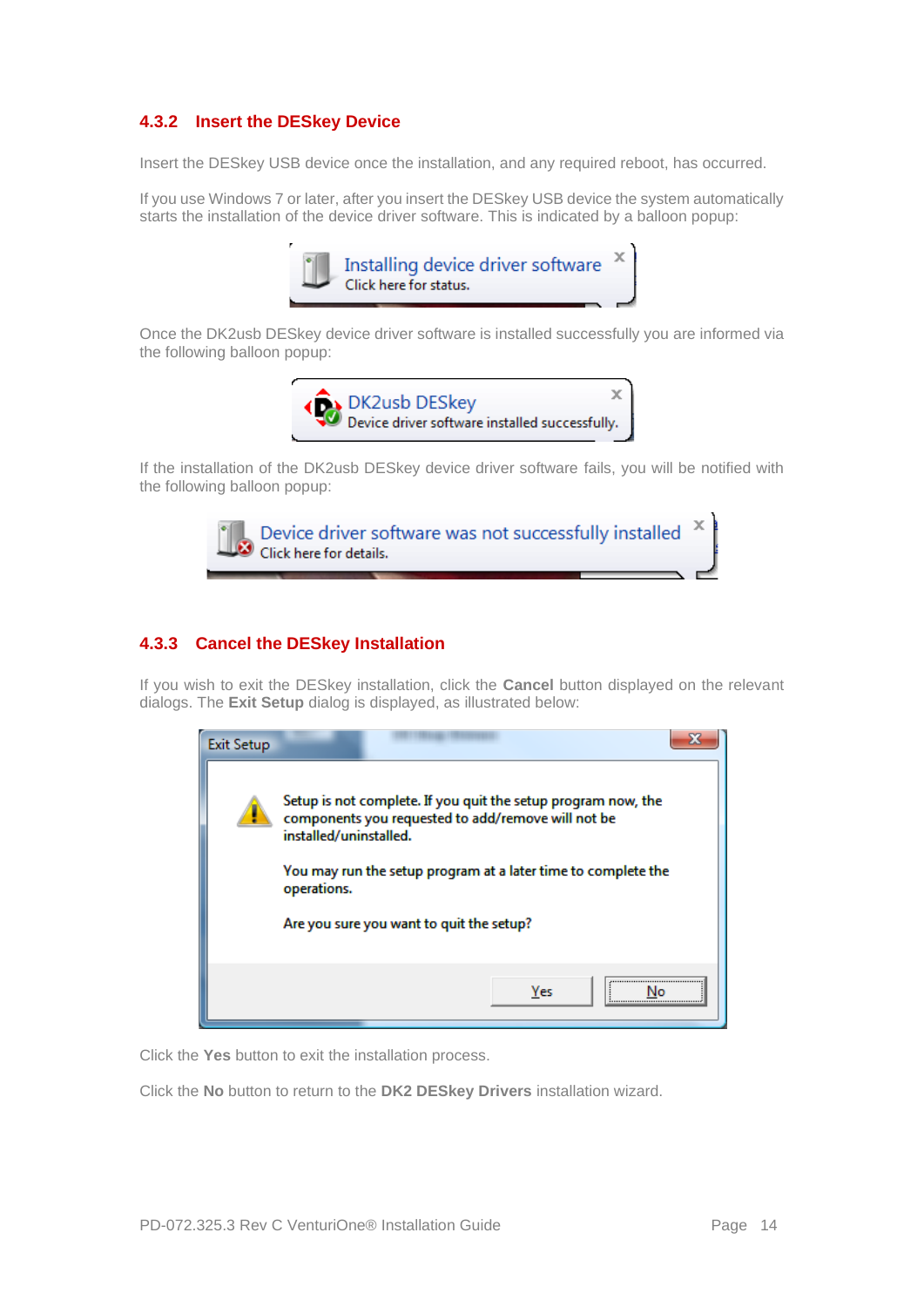### <span id="page-15-0"></span>**5 Open the VenturiOne Software**

To open the software, click the VenturiOne Menu item from the start menu.



A license control mechanism, in the form of a DESkey device or valid software license is used for the operation of the VenturiOne software.

If a valid license mechanism is not detected when VenturiOne is started, the **Licensing Options** dialog, described below, is launched. This allows a valid license to be entered or a valid DESkey device to be inserted.

.

## <span id="page-15-1"></span>**5.1 Licensing Options Dialog**

The **Licensing Options** dialog is displayed automatically when you try to open the VenturiOne software and no license is detected on your system.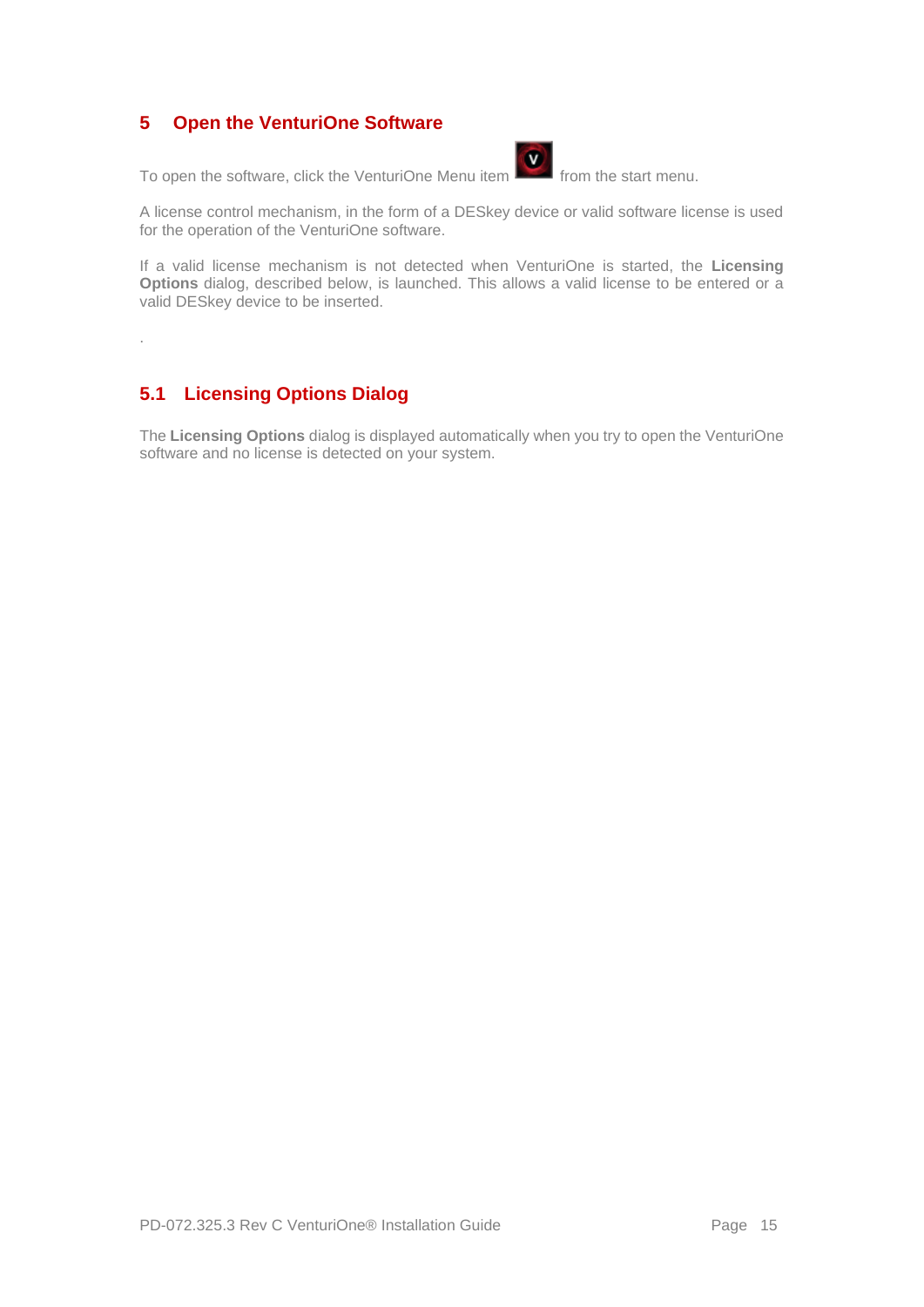| <b>Licensing Options</b>                                                                                                                                            | ×                            |
|---------------------------------------------------------------------------------------------------------------------------------------------------------------------|------------------------------|
| DESKey Device Information                                                                                                                                           |                              |
| A valid DESkey Device has been detected.                                                                                                                            | Retry DESkey Device          |
| License Request                                                                                                                                                     |                              |
| To generate a licence key, we need a few pieces of information<br>about your computer. Click the button to save this to a file that can<br>then be emailed to us at |                              |
| customersupport@appliedcytometry.com                                                                                                                                |                              |
| We will only use your personal information as set out in our Privacy<br>Policy available on our website, at                                                         |                              |
| https://www.appliedcytometry.com/privacy/                                                                                                                           |                              |
| Email:                                                                                                                                                              |                              |
|                                                                                                                                                                     |                              |
| If you have a voucher code, enter it here:                                                                                                                          | Save License Request<br>File |
| Licensing Information                                                                                                                                               |                              |
| If you have a license key, enter it here and click Validate License.                                                                                                | Paste from Clipboard         |
|                                                                                                                                                                     |                              |
|                                                                                                                                                                     | From File                    |
|                                                                                                                                                                     | Validate License             |
| Not a valid license                                                                                                                                                 |                              |

If no DESkey device is inserted, a wrongly programmed DESkey device is inserted or no DESkey device drivers have been detected; insert a correctly programmed DESkey device and click the **Retry DESkey Device** button to open the VenturiOne software.

If the DESkey device is not found, the following message is displayed: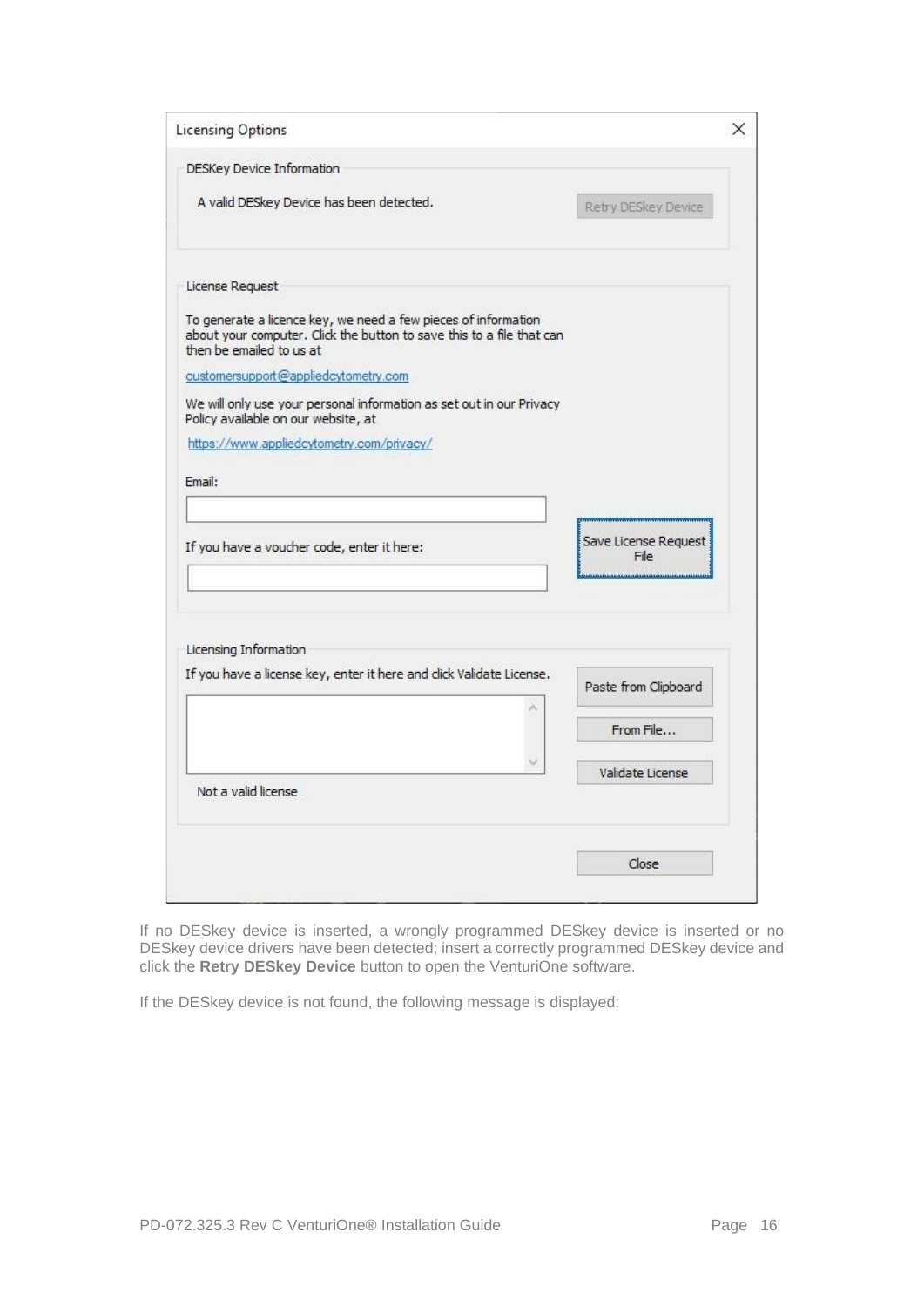

Click the **No** button to return to the **Licensing Options** dialog without retrying the DESkey device.

Insert the correctly programmed DESkey device and click the **Yes** button to open the VenturiOne software.

You may need to unplug and then re-insert your DESkey device into the USB port.

If the DESkey device drivers are not found on the system, the following message is displayed:

| <b>VenturiOne</b> |                                                                                 |
|-------------------|---------------------------------------------------------------------------------|
|                   | The DESkey device drivers could not be loaded. Please reinstall the<br>drivers. |
|                   |                                                                                 |

To correct this issue you need to install or reinstall the DESkey drivers by running the setup program located in the DESkey folder of the VenturiOne installation CD. If you downloaded the VenturiOne installation files from the Applied Cytometry web site, the DESkey folder can be found in the download location.

If the DESkey device is not licensed for this version of the software, the following message is displayed:

| VenturiOne                                                               |  |
|--------------------------------------------------------------------------|--|
| The DESkey device is not licensed for this version of the software.<br>٠ |  |
|                                                                          |  |

Insert the DESkey device licensed for this version of VenturiOne.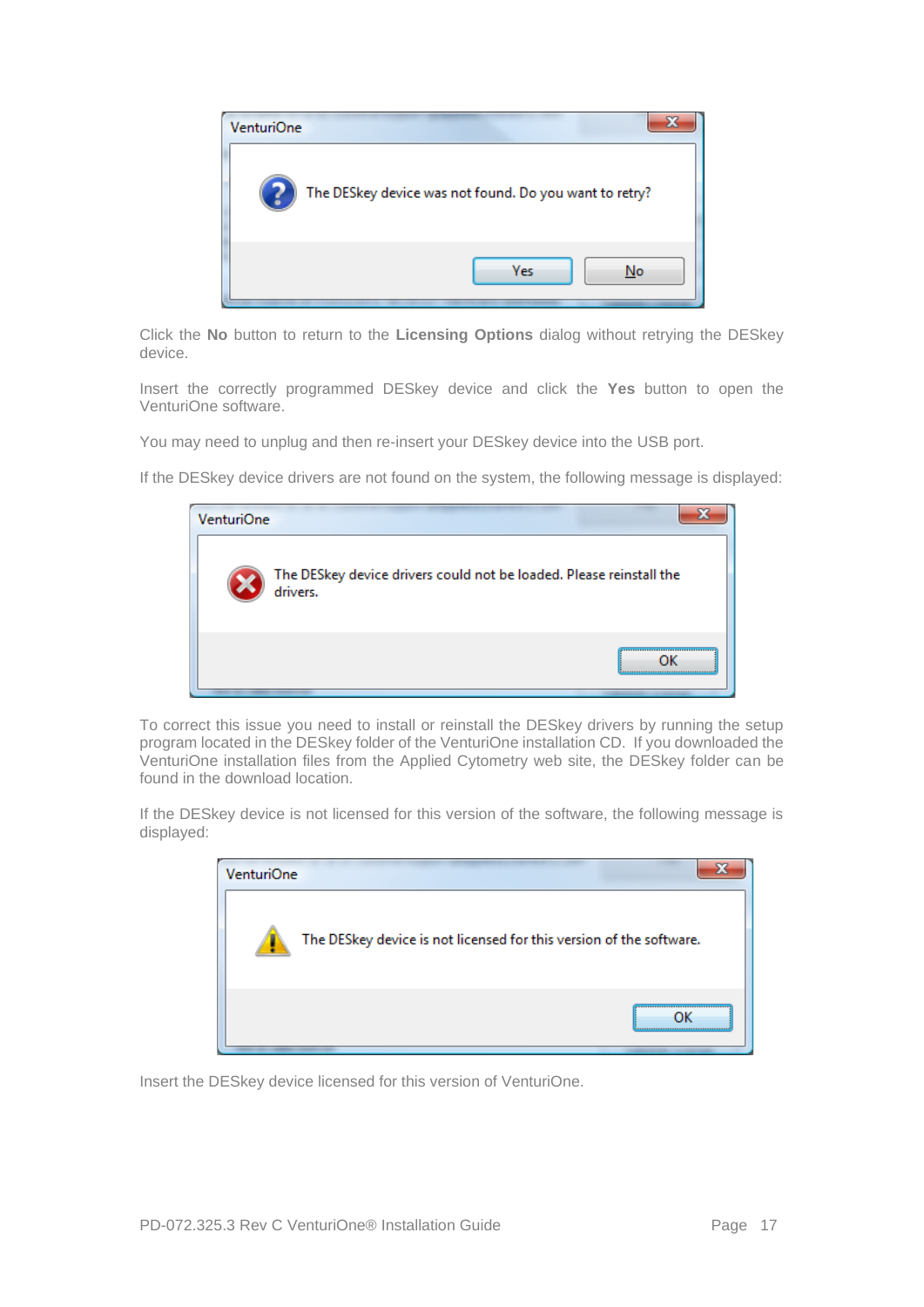To request a software license, enter your email address and voucher code if you have one, then select the **Save License Request File** button. A file is generated which contains the relevant information required to generate a license key.

Email this file to us at [customersupport@appliedcytometry.com](mailto:customersupport@appliedcytometry.com)**.** A License Key is then emailed to you by a member of the support team.

The license key is only valid on the computer for which it was generated, therefore when you request a new license key from Applied Cytometry you must ensure that the file you email to us is generated on the same computer on which you propose to run VenturiOne.

Once you have received the license file you can copy the key from the file and paste it in the **Enter License Key** field. Or select **Paste from Clipboard** to paste it. You can also click the **From File…** button and locate the license file; this inserts the key in the **Enter License Key**  field.

Once a key has been entered you must press the **Validate License** button for your license to become active.

#### <span id="page-18-0"></span>**5.2 License Key Renewal**

If you have been provided with a License Key, you are notified when the expiration date is approaching. Multiple levels of warning are given when opening the software. This warning is initiated approximately 3 months prior to expiration; the second warning is displayed 2 months prior to expiration. When only 1 month remains on the license, you are notified on a daily basis.

To purchase a new License Key you need to contact Applied Cytometry at [customersupport@appliedcytometry.com](mailto:customersupport@appliedcytometry.com) prior to expiry, to ensure continuity.